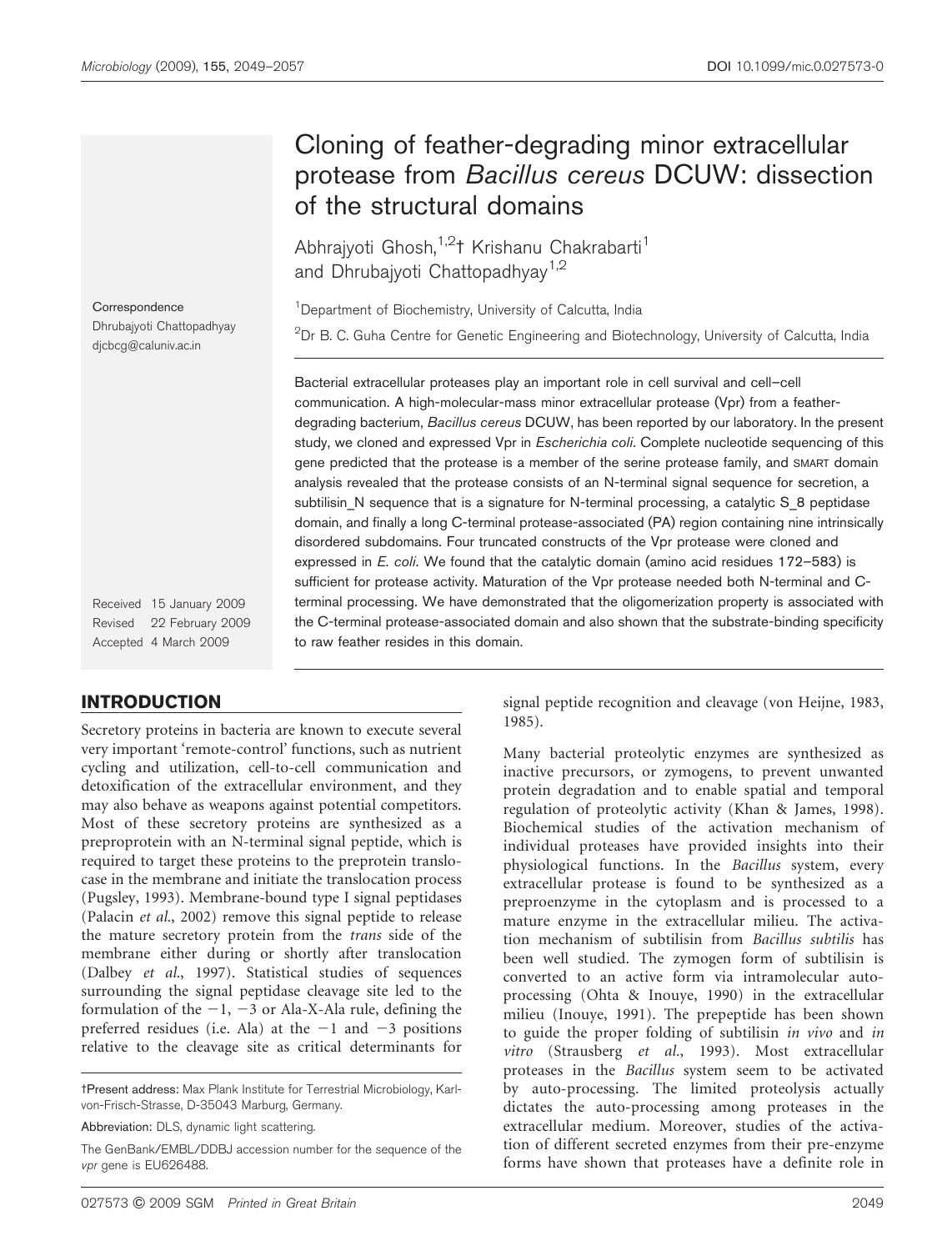the post-translocational activation of different secretory enzymes (Sarvas et al., 2004).

The Gram-positive, spore-forming bacterium Bacillus cereus contains a total of 51 protease-encoding CDSs in its genome (Ivanova et al., 2003). Under different nutrient conditions, one or more of these proteases are induced. Among the major extracellular proteases, Epr, AprX and Bpr are absent from the genome of B. cereus (Ivanova et al., 2003). Therefore, extracellular protein degradation is mainly brought about by neutral protease (Npr), Znmetalloproteases, alkaline serine proteases, etc. Minor extracellular protease (Vpr) is present in the genome in more than one copy but the conditions under which this enzyme gets induced were not known at the date of this study. We have identified a feather-degrading protease from B. cereus DCUW (Ghosh et al., 2007, 2008) and characterized it as Vpr. We found that in feathersupplemented medium only Vpr was induced as the sole extracellular high-molecular-mass protease and also demonstrated that thiol reductase was assisting Vpr during the feather-degradation process (Ghosh et al., 2008). Vpr was found to use fibrin, collagen, gelatin, casein and also albumin as protein substrates.

Minor extracellular protease Vpr has been reported in B. subtilis (Park et al., 2002; Sloma et al., 1991) and Bacillus licheniformis (Ageitos et al., 2007), and it has been shown that Vpr has major roles in subtilisin (lantibiotic) (Corvey et al., 2003) processing, competence and sporulation factor (CSF) processing, and probably in biofilm formation and quorum sensing (Lanigan-Gerdes et al., 2007). Moreover in B. subtilis, Vpr was identified as a fibrinolytic enzyme (Park et al., 2002) and in B. licheniformis, Vpr was reported as one of the milk-clotting proteases (Ageitos et al., 2007). Because of its unusual properties of forming large protease complexes and progressive autoprocessivity, Vpr has received increased attention over the last few years. Still we do not have enough data from molecular investigations that could explain the various activities of Vpr. Why a bacterium synthesizes such a large extracellular proteolytic enzyme was not known for a long time. Recent evidence from B. C. Park's and B. A. Lazazzera's lab further supported the importance of the large size and the long C-terminal domain in Vpr (Kho et al., 2005; Lanigan-Gerdes et al., 2007). Further structural insights are still important to understand details of auto-processing and substrate binding domain(s) of minor extracellular protease Vpr.

In the present study, we were interested to characterize the structure–function relationship of Vpr protein from B. cereus DCUW. We have cloned the vpr gene and expressed the functionally active Vpr protease in Escherichia coli. Using an antibody raised against recombinant Vpr in rabbit, we have shown the in vitro autoprocessivity of overexpressed full-length Vpr protein and also of the secreted Vpr of B. cereus DCUW grown in feathersupplemented medium. We have constructed four deletion

mutants of the Vpr protein, and tried to determine the minimal domain required to show protease activity and also the importance of the long C-terminal domain.

## METHODS

Micro-organisms and growth conditions. Bacillus cereus DCUW used in this study, and the feather-supplemented medium (FSM) used for growth, have been described previously (Ghosh et al., 2008). The gene cloning and expression of recombinant genes was done using Escherichia coli XL1-Blue and BL21(DE3), respectively. All recombinant strains were aerobically cultivated in LB appropriately supplemented with ampicillin (100  $\mu$ g ml<sup>-1</sup>) at 37 °C.

Cloning, expression and sequencing of vpr. The total RNA from FSM-grown B. cereus DCUW was used as a template for reverse transcriptase using vpr-specific reverse primer VprR (Ghosh et al., 2008). The PCR was performed using c-DNA as template and VprF and VprR (Table 1) as primers. The PCR protocol was as follows: denaturation at 94 °C for 3 min, followed by 35 cycles of 40 s at 94 °C, 45 s at 50 °C, and 2.5 min at 72 °C using High Fidelity DNA polymerase (USB) in a thermal cycler (model 9600; Applied Biosystems). The 2754 bp PCR product obtained was double digested with NdeI/BamHI restriction enzymes and ligated with the pET20b plasmid double-digested with the same restriction enzymes using T4 DNA ligase (Fermentas) at 16  $\degree$ C overnight and then used for transformation of XL1-Blue. Positive clones were confirmed by restriction digestion and also by colony-PCR using appropriate primers. The recombinant plasmid containing the  $vpr$  gene insert (pET-20b-Vpr) was then isolated from the XL1-Blue strain.

DNA isolated from the pET-20b-Vpr construct was used to sequence the full vpr gene. Mini-prep (Qiagen) columns were used to isolate small-scale pET-20b-Vpr from an overnight culture of XL1-Blue transformed cells. Sequencing was performed by the PCR-walking technique in a Genetic Analyzer 3130 (ABI) using the Big Dye Terminator cycle sequencing kit V 3.1 (ABI); primers used for sequencing were T7F, VprF, DJCF, V3F, V1R, DJCR, VprR and T7R (Table 1).

The recombinant pET-20b-Vpr was transformed into BL21(DE3) for expression analysis. The transformed cells were cultured at 37  $^{\circ}$ C overnight in  $2 \times$  LB medium supplemented with ampicillin (100 µg  $ml^{-1}$ ) and then transferred to fresh medium with a ratio of 1:100. When the  $OD_{600}$  reached 0.4, IPTG was added to a final concentration of 1 mM. After induction for 4 h, cells were harvested by centrifugation. Cell pellets were then suspended in a lysis buffer

Table 1. Sequence of the primers used in the present study

| Primer           | Sequence                                  |  |  |  |  |
|------------------|-------------------------------------------|--|--|--|--|
| VprF             | 5'-ggaattccatatgaaaaaaactacatctacac-3'    |  |  |  |  |
| VprR             | 5'-cgggatccttatttcacttctaaattaacag-3'     |  |  |  |  |
| <b>DJCF</b>      | 5'-cgcttgatggaaaaggtatgaaag-3'            |  |  |  |  |
| <b>DJCR</b>      | 5'-gaattaataatttcaagtcc-3'                |  |  |  |  |
| V1F              | 5'-ggaattccatatggaatcactacaaaagg-3'       |  |  |  |  |
| V2F              | 5'-ggaattccatatgatatcagtaattgtagaattac-3' |  |  |  |  |
| V3F              | 5'-ggaattccatatgaacgaagaagcacc-3'         |  |  |  |  |
| V4F              | 5'-ggaattccatatgttaattaacattcc-3'         |  |  |  |  |
| V <sub>1</sub> R | 5'-cgggatccgttaattaaaccagatcc-3'          |  |  |  |  |
| T7F              | 5'-taatacgactcactataggg-3'                |  |  |  |  |
| T7R              | 5'-gctagttattgctcagcgg-3'                 |  |  |  |  |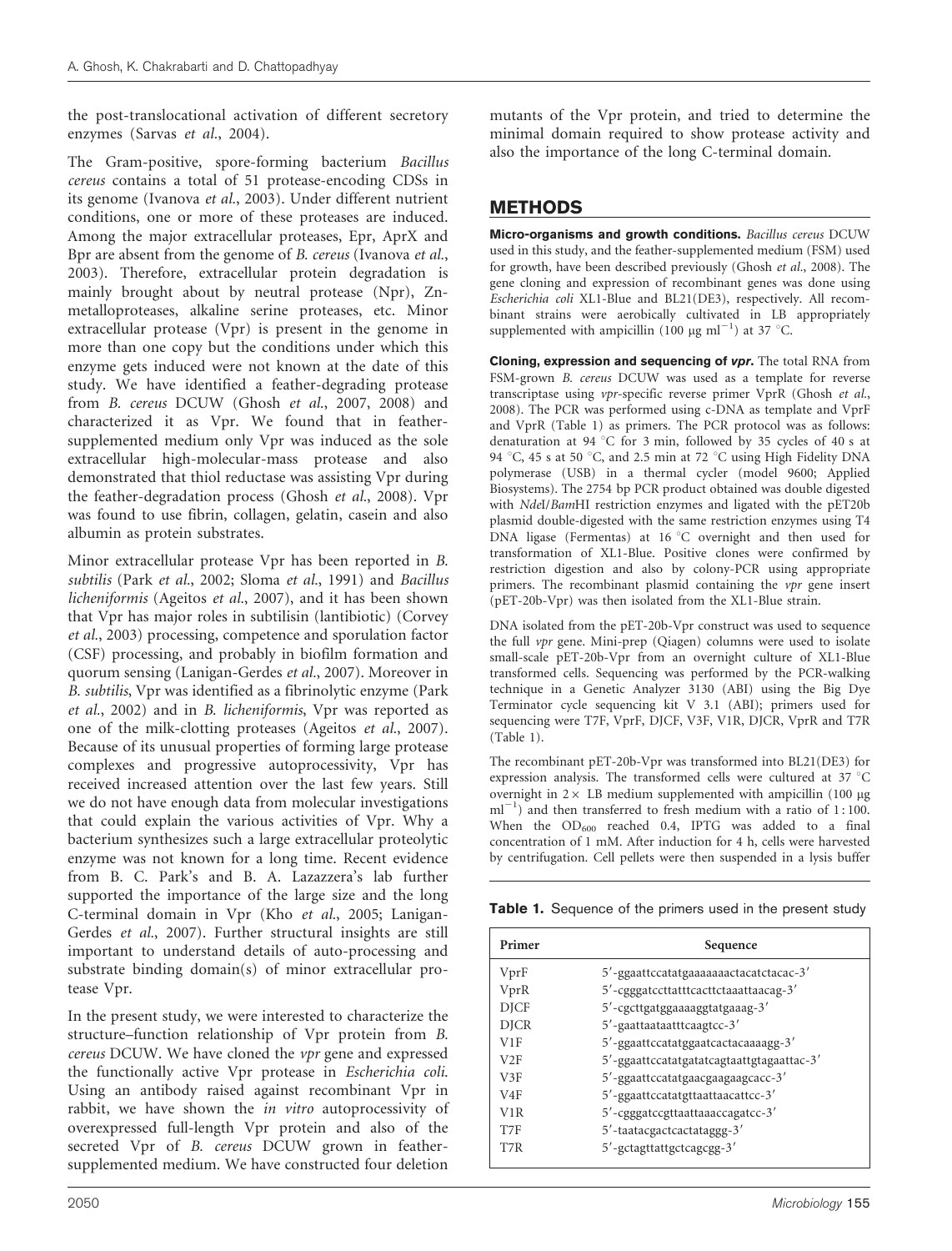#### Cloning and expression of four deletion mutants of Vpr protein.

DNA sequencing analysis revealed that a single ORF was present in a 2.754 kb DNA fragment, which corresponds to the minor extracellular protease. The ORF of vpr coded for a protein of 917 aa with a putative mass of 98.843 kDa. Based on the bioinformatics analysis using the Simple Modular Architecture Research Tool (SMART) (Letunic et al., 2006), InterProScan (Quevillon et al., 2005) and Hits (Pagni et al., 2004), four deletion mutants of the  $vpr$  gene were constructed. The four deletion mtants are (i) Vp1 (25–586 aa) with no N-terminal signal sequence or C-terminal sequence; (ii) Vp2 (61– 586 aa) with subtilisin\_N and peptidase\_S8 domains; (iii) Vp3 (165– 586 aa) with only the peptidase\_S8 domain; and (iv) Vp4 (583– 917 aa) with only the C-terminal protease-associated (PA) domain. All the deletion mutants were constructed by the PCR amplification technique with pET-20b-Vpr as the template. The primers used for amplification of Vp1, Vp2, Vp3 and Vp4 were V1F, V2F, V3F, V4F, V1R and VprR respectively (Table 1).

The expression of Vp1, Vp2, Vp3 and Vp4 deletion mutants was carried out using a similar protocol as used for full-length  $vpr$  from pET-20b-Vpr. All the deletion mutants were checked by SDS-PAGE and gelatin zymography (Lantz & Ciborowski, 1994).

Purification of overexpressed Vpr and the deletion mutants. The concentrated soluble Vpr was purified by affinity chromatography using an  $\alpha$ -casein agarose column ( $5 \times 2.5$  cm) (Sigma). The protein was loaded on the column, which was equilibrated with 50 mM Tris/HCl, pH 8.0, contaning  $2 \text{ mM }$  CaCl<sub>2</sub> (buffer A). The bound protein was eluted from the column by two steps using buffer A plus 1 M NaCl (buffer B), followed by 25 % (v/v) 2-propanol in buffer B, each at a flow rate of 0.5 ml  $\text{min}^{-1}$ . Active fractions were pooled and concentrated by using Centricon filters with a 5 kDa cutoff (Amicon). The concentrated fraction was loaded onto a Superdex 200/300 gel filtration column equilibrated with 50 mM Tris/HCl, pH 8.0, and the protein was eluted with the same buffer containing 0.1 M NaCl. Fractions of 1 ml were collected at a flow rate of 0.5 ml min<sup>-1</sup>. The active fractions were pooled, concentrated and checked by SDS-PAGE.

Vp1, Vp2 and Vp3 were solubilized and purified using a similar protocol as followed in the case of full-length Vpr protein. Vp4, the C-terminal fragment, was found to be highly insoluble, even in the presence of detergents. Therefore, in the case of E. coli overexpressing Vp4, inclusion bodies were purified and then resuspended in 50 mM Tris/HCl, pH 8.0, containing 8 M urea. The resuspended protein was then dialysed overnight at  $4 °C$  against 50 mM Tris/HCl, pH 8.0, containing 2 M urea. The dialysed protein was concentrated with a Centricon filter (10 kDa cut-off) and then purified as described above.

In vitro renaturation of Vpr and Vp1-4. The purification strategy involving Sarkosyl-mediated protein solubilization of the recombinant proteins resulted in significant loss of protein due to autoprocessing. A change in strategy was needed to keep the recombinant proteins intact and we decided to work with the inclusion bodies followed by denaturation and renaturation. Vpr was purified from the inclusion bodies using 50 mM Tris/HCl (pH 8.0) containing 8 M urea. The dissolved protein was then loaded onto DEAE-Sephadex, pre-equilibrated with the same buffer. The elution was carried out using the same buffer containing 0.1–1 M NaCl. After SDS-PAGE analysis, fractions containing the enzymic activity were pooled, concentrated and finally loaded onto an FPLC Superdex 200/300 column, equilibrated with 50 mM Tris/HCl (pH 8.0) containing 8 M urea, and eluted with the same buffer containing 0.1 M NaCl. Fractions of 1 ml were collected at a flow rate of 0.5 ml  $min^{-1}$ . Vprcontaining fractions were detected by SDS-PAGE and then pooled and concentrated for further analysis.

Renaturation of full-length Vpr purified from the gel filtration was performed by a step-wise dialysis procedure against 50 mM Tris/HCl (pH 8.0) containing 0.1 M NaCl and a variable amount of urea. The protein was dialysed against 200 volumes of buffer containing 6 M urea at  $4 \textdegree C$  for 3 h. The initial buffer was then sequentially replaced every 2 h with buffer containing decreasing amounts of urea from 4 to 1 M. Finally, urea was completely removed from the buffer. After completion of the renaturation process, protein was TCA-precipitated and subjected to SDS-PAGE followed by immunoblotting with anti-Vpr antibody. All the deletion mutants were denatured under identical conditions and their auto-processing activities were checked by Western blotting.

SDS-PAGE and zymography. SDS-PAGE was performed on a vertical slab gel containing 10 % (w/v) polyacrylamide, by the method of Laemmli (1970).

Zymography was performed using 10 % polyacrylamide slab gels containing SDS and 0.2 % of the substrate (gelatin, collagen, fibrin or casein) as a co-polymerized substrate, as described by Heussen & Dowdle (1980). The activity band was observed as a clear colourless area depleted of substrate in the gel against the blue background.

Development of antisera against Vpr in rabbit. Purified Vpr was used to raise polyclonal antibodies in rabbit. The collected antisera were used to follow the auto-processing behaviour of the protease.

Western blot analysis. To analyse auto-processing of overexpressed Vpr, proteins were first separated using SDS-PAGE and then transferred onto PVDF membrane. The membrane was then immersed in a blocking TBST buffer (20 mM Tris/HCl, pH 7.6, 0.1369 M NaCl and 0.1 % Triton X-100) containing 5 % skim milk at room temperature for 1.5 h and then incubated overnight at 4  $^{\circ}$ C with anti-Vpr antibodies (1/10 000). The membrane was then washed several times with TBS and TBST buffers, and then incubated with horseradish peroxidase-conjugated secondary antibody for 1 h. After washes in TBST, detection was performed by an enhanced chemiluminescence (ECL) detection system (Pierce).

Dynamic light scattering (DLS). The aggregation state of the protein was evaluated by DLS (Malvern Instruments). For DLS analysis, purified Vp4, eluted from a gel filtration column, was used at 1.5 mg m $l^{-1}$  concentration. Different concentrations of SDS (0.02– 0.1 %) were used to check the oligomeric status of the protein. Since DLS measures the size distribution of the protein molecules in the solution, it is sensitive to variations in particle size and interactions of protein molecules in solution (Schmitz, 1990). Thus, protein aggregation is recognized by an increase in hydrodynamic radius  $(R_h)$ .

Feather keratin binding assay. The binding capacities to feather keratin of the Vp1, Vp2, Vp3 and Vp4 proteins containing the various regions of full-length Vpr were analysed by a batch method followed by SDS-PAGE. The batch method was modified from that reported by Itoi et al. (2006).

One millilitre of ice-chilled buffer I (50 mM Tris/HCl, pH 8.0) was added to 20 mg feather keratin powder in a microfuge tube and equilibrated at 4  $\degree$ C for 60 min in a cell-mixer. Then the mixture was centrifuged at 13 000 r.p.m.  $(20\,217\,g)$  for 10 min and the supernatant was discarded. Fifty microlitres of the purified protein solution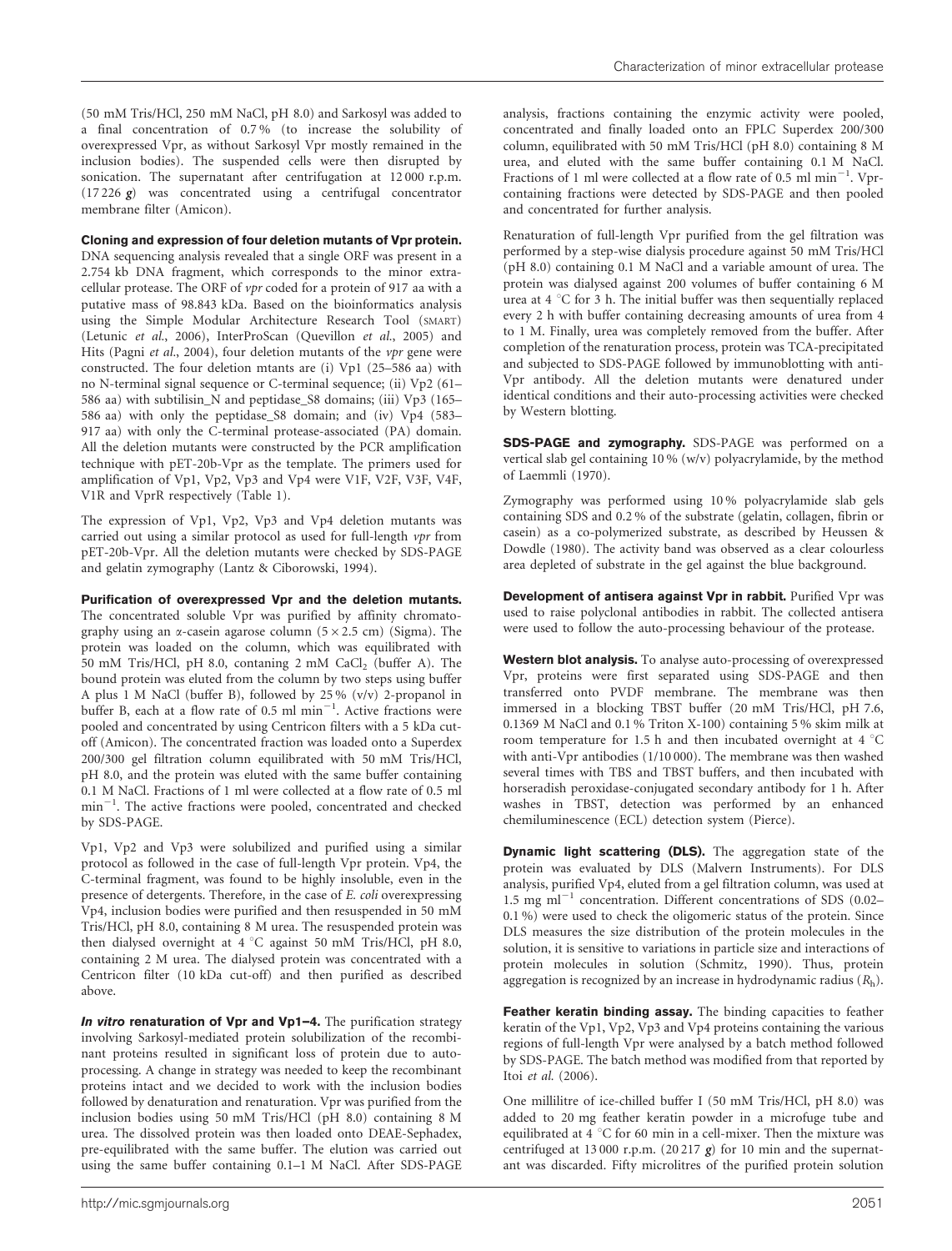(2.5 mg) to be investigated was added to 1 ml of fresh buffer I and kept at  $4 °C$  for 180 min while mixed. BSA was used as negative control. After incubation, the mixture was centrifuged as before and the supernatant was collected for further analysis. The supernatants were then precipitated using 20 % TCA, washed with 5 % TCA and 70 % ethanol, dried, and finally resuspended in 20 ml 50 mM Tris/ HCl, pH 8.0. The protein samples were then subjected to 10 % SDS-PAGE analysis and the band patterns of the gel were compared by using Quantity One software (Bio-Rad).

Various concentrations of NaCl and detergents were added to the microfuge tubes containing keratin-bound protein in the presence of 1 ml buffer I to find the conditions needed to release the bound protein from the feather keratin powder. The elution was attempted by incubating with salts and detergents of different concentrations in a cell-mixer, with the protein-bound keratin, at  $4 °C$  for 60 min. After incubation, supernatants were collected and precipitated using TCA, as described above.

## RESULTS

#### Cloning of the vpr gene and expression and purification of the Vpr protein

The vpr gene was cloned from the RT-PCR product of B. cereus DCUW. We introduced the 2754 kb RT-PCR product into the pET20b E. coli expression vector and then the recombinant protein was induced by addition of IPTG. An approximately 100 kDa preproprotein was expressed (Fig. 1a), which was mainly localized in inclusion bodies. The proteolytic activity of overexpressed Vpr was checked on zymography gels using fibrin, collagen, gelatin and casein as substrates. The full-length Vpr was purified to homogeneity using a-casein agarose affinity chromatography and Superdex 200/300 gel filtration chromatography (FPLC) (Fig. 1a). We found Vpr activity in the void volume of gel filtration chromatography, indicating large protease complex formation by Vpr (Fig. 1b).

#### Full-length sequencing of vpr gene and domain analysis

We sequenced the full-length *vpr* gene from *B. cereus* DCUW using the PCR-walking technique. The full-length sequence was deposited in GenBank under accession number EU626488.

Detailed analysis of the domains present in full-length vpr revealed the presence of pre- and pro-sequences in the 100 kDa protein. SMART domain analysis revealed that the initial amino acids 1–25 (nt 1–75) encode a putative Nterminal extracellular signal sequence in Vpr. Similarly amino acids 62–158 (nt 184–474) encode a domain similar to subtilisin\_N, amino acids 172–583 (nt 514–1749) encode a peptidase\_S8 domain, and finally amino acids 606–917 (nt 1818–2754) encode a long Vpr-specific protease-associated (PA) domain (Fig. 2). A combinatorial homology search using the SSEARCH (http://www-btls. jst.go.jp/cgi-bin/Tools/SSEARCH/index.cgi), FASTA (http:// www.ebi.ac.uk/fasta/) and BLAST programs revealed that the minor extracellular protease from B. cereus DCUW resembled Vpr from B. cereus strains ATCC 14579, ATCC 10987 and E33L, and B. thuringensis serovar konkukian strain 97-27. The C-terminal domain has been predicted to be involved in substrate binding in the extracellular milieu. Four types of secondary-structure predictions were carried out for the region by using the SCRATCH Protein Predictor (SSPro) (http://scratch.proteomics.ics.uci.edu/), APSSP (Advanced Protein Secondary Structure Prediction Server; http://imtech.res.in/raghava/apssp/), GOR (Garnier et al., 1996; http://npsa-pbil.ibcp.fr/cgi-bin/npsa\_automat. pl?page=npsa\_gor4.html), and HNN Secondary Structure Prediction method (http://npsa-pbil.ibcp.fr/cgi-bin/npsa\_ automat.pl?page=npsa\_nn.html). Their combined results showed that the C-terminal PA domain, which contains nine intrinsically disordered regions, was composed of



Fig. 1. Expression and characterization of minor extracellular protease Vpr. (a) Overexpression of Vpr in E. coli BL21(DE3) and purified Vpr by 10 % SDS-PAGE. Lane 1, molecular mass markers; lanes 2 and 3, induced and uninduced Vpr-pET20b construct in *E. coli* BL21(DE3) respectively; lane 4, purified Vpr from Superdex 200/300 FPLC column. (b) Gel filtration profile of Vpr in an FPLC Superdex 200/300 column. Active fraction in the void volume and the pure Vpr fractions are indicated by large and small circles, respectively. (c) Effect of urea on proteolytic activity of purified Vpr (recombinant) using gelatin zymography. The activity bands represent the residual activity on zymography gel after treatment with increasing concentrations of urea.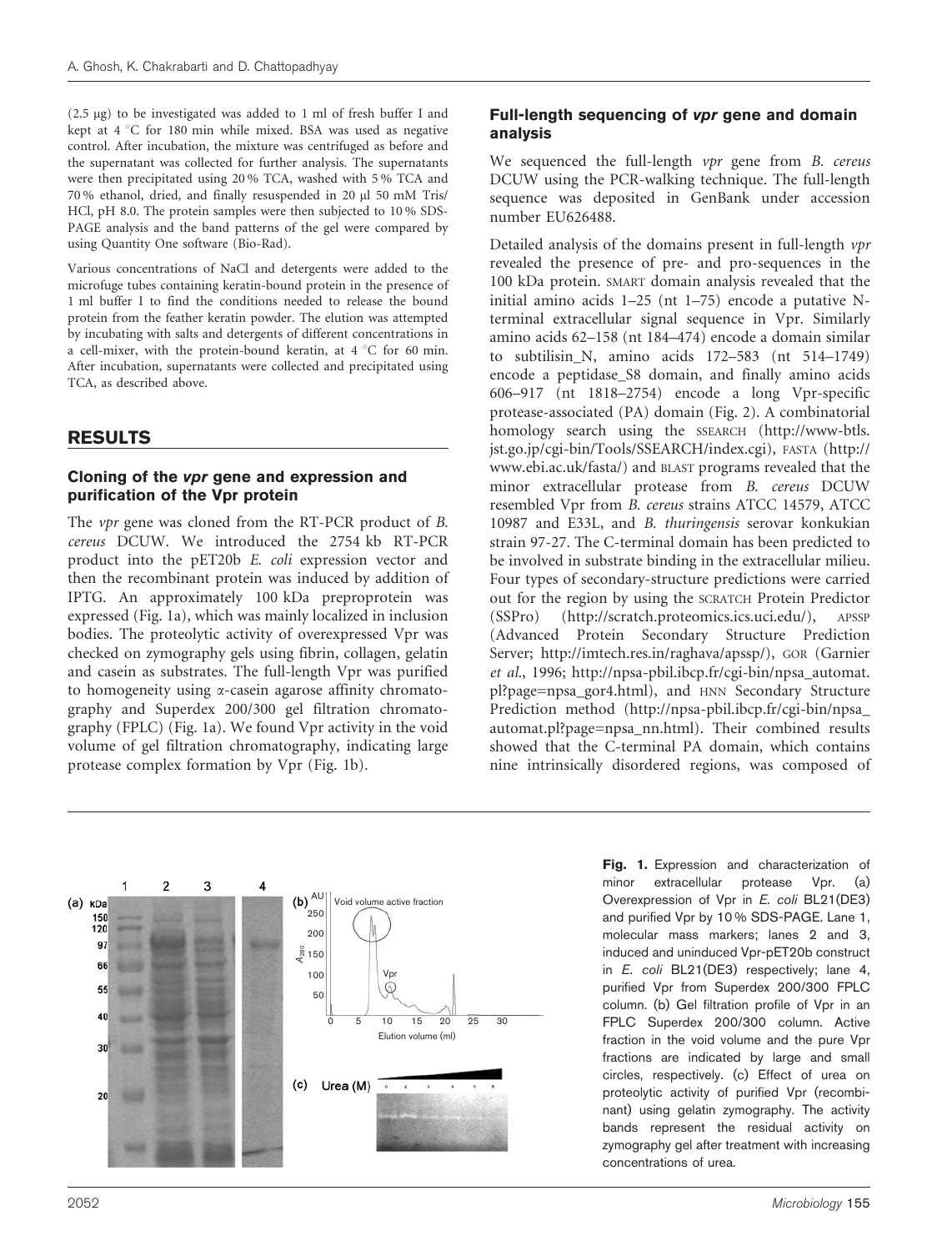

Fig. 2. Physical map representing the different domains present in Vpr using SMART software. Deduced amino acid sequence representing the entire ORF was used for the analysis. Different colours represent different domains as described in the figure.

32.24 % extended strands (Ee), which was higher compared to other domains in Vpr (data not shown) . The function of the long C-terminal domain was not known previously. The present analysis suggests that this C-terminal domain is probably responsible for the substrate binding via protein–protein interactions. Previously we have shown that this protease could degrade feather residues (Ghosh et al., 2008). In the present study, the feather keratin-binding assay was designed to check whether the C-terminal domain specifically binds to feather. We also checked the aggregation pattern of the C-terminal region using a purified Vp4 mutant.

#### Characterization of Vpr

The overexpressed Vpr in E. coli was found to be biologically active. The majority of protein was obtained from inclusion bodies. When resuspended and sonicated in the presence of Sarkosyl, Vpr was found to be in soluble form, and after overnight dialysis it gave activity bands on fibrin, collagen, gelatin, and casein zymography gels (Table 2). Purified recombinant Vpr showed a major activity band at ~100 kDa, but weaker activity bands were also evident above and below the major band (data not shown). The recombinant Vpr sustained activity on zymography gels in the presence of urea up to 5 M. The protease activity was drastically reduced at urea concentrations of 6 M and higher, probably due to complete denaturation of the protein (Fig. 1c).

#### Expression and characterization of deletion mutants

Overexpressed deletion mutants Vp1, Vp2 and Vp3 were found to be proteolytically active. We found that Vp3, which contained only the peptidase\_S8 domain, was the minimum domain in Vpr that could show protease activity. Moreover, deletion of this C-terminal proteaseassociated domain in Vpr resulted in reduction of the range of substrate recognition found in our study. None of Vp1, Vp2 and Vp3 was capable of degrading fibrin or collagen but they could degrade non-specific substrates like gelatin or casein (Table 2). This observation gave further insight into the domain responsible for binding specific substrates in Vpr. Furthermore, the Vp4 mutant, which contains the C-terminal protease-associated domain, was found to be proteolytically inactive, as expected from the domain analysis of Vpr.

This C-terminal domain was composed of several intrinsically disordered regions. SMART software predicted nine small intrinsically disordered regions of amino acid span 7– 25 in the C-terminal domain. Vp4 was eluted from the gel filtration column as a sharp peak corresponding to a welldefined protein species with an apparent molecular mass of 37 kDa. The DLS analysis with this purified fraction showed that the hydrodynamic radius was 342 nm, which was probably due to formation of soluble aggregates that resulted from intermolecular interactions between Vp4 molecules. To check this further, the purified Vp4 was treated with different concentrations of SDS (0.02–0.1 %) and analysed by DLS. The hydrodynamic radius was found to decrease with increasing SDS concentrations; the minimum diameter (11.7 nm) was found at 0.08 % SDS,

Table 2. Results of SDS-PAGE zymography using full-length Vpr and deletion mutants Vp1-4

Casein, gelatin, fibrin and collagen were the substrates used during the zymography analysis. Proteolytic activity was measured following the protocol of Anson (1938) with some modifications. The activity unit in all cases is  $\mu$ mol (IU) (mg protein) $^{-1}$ . SD was calculated from five independent experiments.

| <b>Substrate</b> | Vpr           | Vp1           | Vp2           | Vp3           | Vp4           |
|------------------|---------------|---------------|---------------|---------------|---------------|
| Casein           | $8.00 + 0.03$ | $7.84 + 0.02$ | $8.10 + 0.02$ | $7.65 + 0.01$ | $0.00 + 0.01$ |
| Gelatin          | $7.50 + 0.03$ | $7.24 + 0.01$ | $7.50 + 0.01$ | $6.45 + 0.03$ | $0.00 + 0.01$ |
| Fibrin           | $7.40 + 0.01$ | $0.00 + 0.02$ | $0.00 + 0.01$ | $0.00 + 0.01$ | $0.00 + 0.01$ |
| Collagen         | $6.60 + 0.03$ | $0.00 + 0.01$ | $0.00 + 0.03$ | $0.00 + 0.05$ | $0.00 + 0.01$ |
| Feather meal     | $2.55 + 0.01$ | $0.00 + 0.01$ | $0.00 + 0.01$ | $0.00 + 0.01$ | $0.00 + 0.01$ |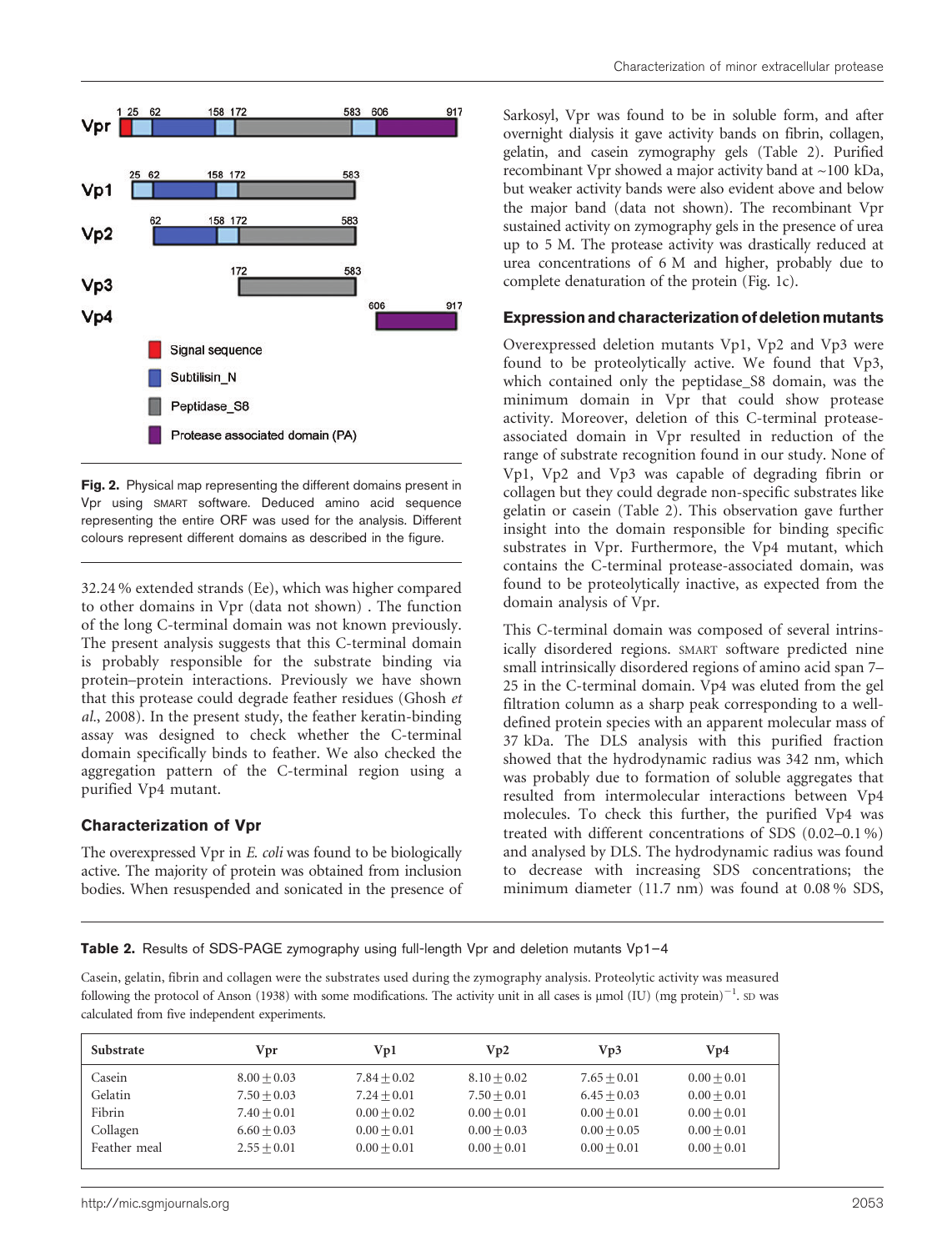

Fig. 3. Oligomerization potential and feather binding of mutant Vp4. (a) DLS experiment with purified Vp4 in the presence of 0.02–0.1 % SDS. A decrease in the hydrodynamic radii with increasing SDS concentrations indicates oligomer formation in purified Vp4. (b) Bar diagram showing the diameter of the purified Vp4 protein in the presence of SDS. The minimum diameter of 11.7 nm was found at 0.08 % SDS. No further decrease in the diameter was observed with higher SDS concentrations. (c) Feather binding of the purified Vp4, with Vp1 and BSA as control. The binding assays were carried out as described in Methods. The protein concentration of all the three proteins in the assay was 2.5 µg. Elution of the feather-bound protein fraction was carried out using 1 M NaCl. Lanes: Control (where proteins were incubated without any protein), Unbound (where protein bands represented the fraction of proteins that remained unbound to the feather after incubation), and Eluted (where protein bands represented the fraction of proteins that remained bound to feather during the assay and eluted when subjected to a treatment with 1 M NaCl).

and remained the same even in the presence of higher concentrations of SDS (Fig. 3a, b). The diameter of 11.7 nm for a 37 kDa protein is still greater than for a globular form and Vp4 is assumed to have an extended conformation in solution in the absence of its 'partner molecule'. Probably interaction with the appropriate partner molecule results in a more compact conformation as described for some other proteins having intrinsically disordered domains (Dunker et al., 2001).

The feather keratin-binding assay proved to be useful to search for the substrate-binding domain in Vpr. We found that the Vp4 mutant was capable of interacting with feather keratin, and the interaction was noncovalent in nature. No detergent (SDS, Triton X-100, NP-40) was found to release bound Vp4 from the feather keratin powder in solution. Results showed that only in the presence of 1 M NaCl was Vp4 partially released from the surface of the feather keratin (Fig. 3c). Both the control BSA and Vp1 showed no feather-binding activity (Fig. 3c); therefore, we conclude that the C-terminal domain has the ability to bind specific substrates like feather keratin. This probably explains why

C-terminal deletion mutants Vp1, Vp2 and Vp3 have reduced substrate recognition and binding specificity.

#### In vitro auto-processing of Vpr and Vp1–4

In our previous work on feather-degrading protease (Ghosh *et al.*, 2008), we found  $70 \pm 10$  kDa protein bands during purification studies. Moreover, during the native protein purification, we found that several smaller fragments (both proteolytically active and inactive) were generated from the purified protease. In the present work, we were basically interested to see whether the recombinant Vpr in E. coli is capable of showing similar auto-processing. To ensure the auto-processing we performed renaturation and in vitro auto-processing experiments.

Since the proteins were purified under denaturing conditions, we tried to renature all the deletion mutants (Vp1–4) and full-length Vpr. After performing step-wise dialysis, all proteins were analysed by Western blotting using anti-Vpr antibody. We found that all the proteolytically active proteins (Vpr and Vp1–3) were capable of auto-processing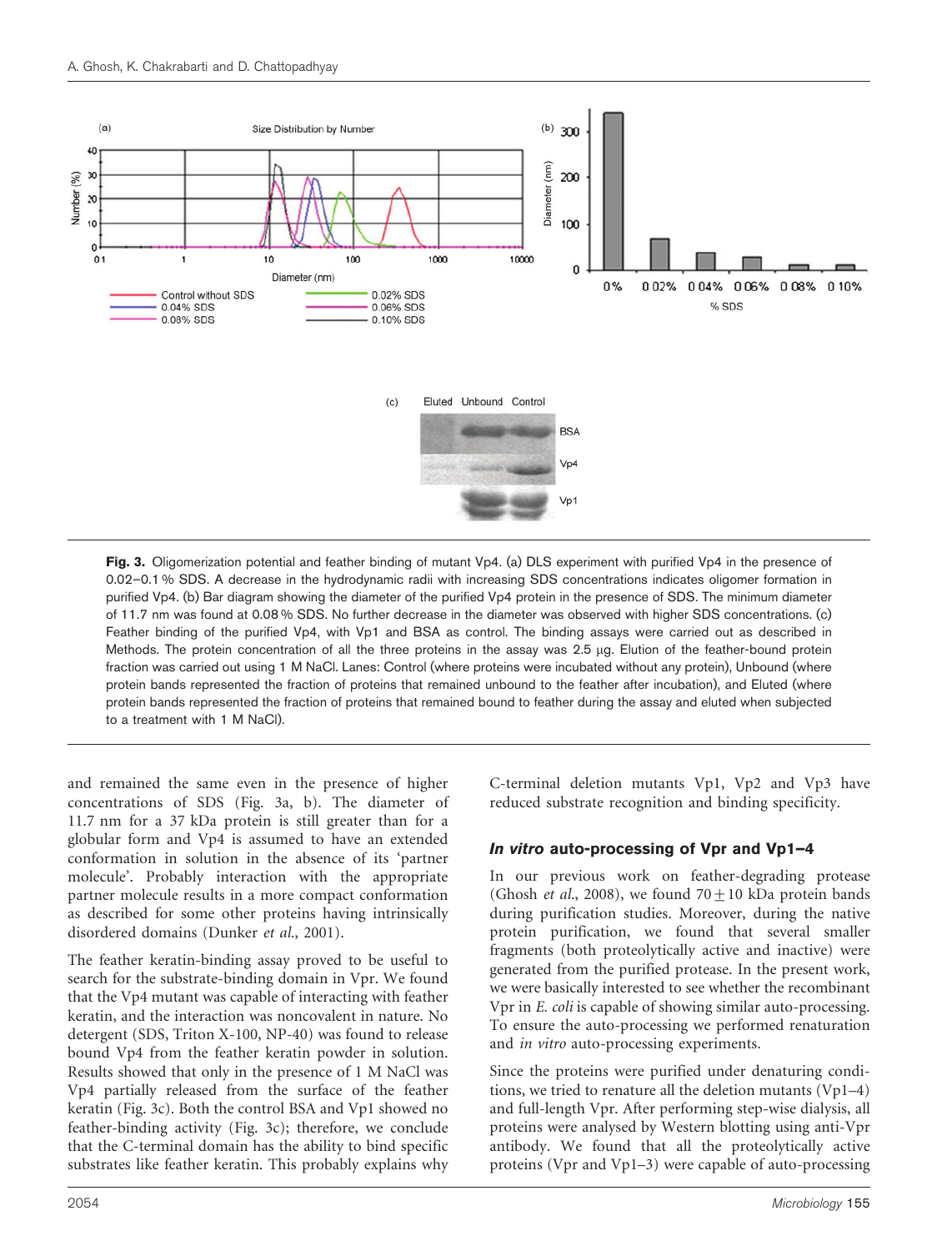

Fig. 4. In vitro auto-processing analysis of the full-length Vpr and deletion mutants Vp1–4. All the proteins were purified from inclusion bodies using Tris/HCl buffer, pH 8.0, containing 8 M urea. Contaminating bands were removed by using DEAE-Sephadex and Superdex 200/300 columns. Urea was finally removed by stepwise dialysis against Tris/HCl buffer, pH 8.0, with decreasing concentrations of urea (8 M to 0 M). Finally, refolded proteins were analysed by Western blotting using anti-Vpr antibody. The Vp1 mutant showed maximum auto-processing among the deletion mutants; the Vp4 mutant, which lacks the peptidaseS\_8 domain, showed no auto-processing behaviour.

(Fig. 4). Furthermore, we found no auto-processing associated with the C-terminal mutant, Vp4 (Fig. 4). This was expected, as this mutant has no proteolytic activity. Previous observations by different research groups predicted both C-terminal and N-terminal auto-processing in Vpr (Park et al., 2002; Sloma et al., 1991). In the present study, we also found progressive auto-processing in Vpr from B. cereus DCUW.

## **DISCUSSION**

The environment into which secretory proteins of Grampositive bacteria emerge from the secretory translocase on the trans side of the cytoplasmic membrane plays an important role in their ultimate fate. Cleavable propeptides of various lengths and at different locations in the precursors of some secreted proteins represent significant folding factors. They are predominantly found at the Nterminal end of the primary translation product, between a typical signal peptide (prepeptide) and the N-terminus of the mature protein (Palacin et al., 2002). Propeptides do not have a role in protein translocation across the membrane, which is initiated by the signal peptide, but they are essential in the post-translocational folding

process to achieve the active and stable form of the secretory protein. For studies on the function of propeptides, bacterial serine proteases have served as the most important model proteins. In general, the propeptides of serine proteases serve two functions. Firstly, they are necessary for the rapid folding of these enzymes through a molten globule-like intermediate state. Secondly, under native conditions, propeptides behave as 'intramolecular chaperones' or foldases. However, they are also fully active in promoting folding when synthesized as separate molecular entities (Shinde & Inouye, 2000).

Recent evidence from different research groups has revealed that auto-processing of some high-molecularmass serine proteases is involved in the processing of other propeptides (Corvey et al., 2003; Okuda et al., 2004) and thereby controls growth, metabolism and cell–cell communication in the extracellular medium. Minor extracellular protease Vpr has been implicated recently as a processor protease in the Bacillus system and it has been shown to process other secretory pro-proteins and propeptides [lantibiotic, subtilisin (Corvey et al., 2003) and signal proteins (CSF; Lanigan-Gerdes et al., 2007)]. Vpr has also been implicated in biofilm formation and quorum sensing (Lanigan-Gerdes et al., 2007).

Sloma et al. (1991) identified and characterized Vpr from B. subtilis for the first time. The protein was found to show some unusual behaviours such as large protease complex formation. It undergoes C-terminal processing and results in multiple proteolytically active fragments. Recent evidence from B. C. Park's lab (Kho et al., 2005) supports the previous observations on Vpr and they have reported Vpr as a fibrinolytic enzyme. In the present work have cloned and characterized Vpr from B. cereus DCUW, and screened the minimal Vpr domain that is essential for enzymic activity. According to previous observations, the long Cterminal domain in Vpr undergoes extensive auto-processing; to further confirm this, we made four C-terminal deletion mutants and showed experimentally that not only C-terminal processing but also N-terminal auto-processing is evident in Vpr. We found that the C-terminal deletion mutants were not capable of forming large protein complexes, which probably indicates that the long Cterminal protease-associated domain is involved in large molecular assembly formation. Further studies are necessary to understand the detailed mechanism of action of Vpr in the extracellular milieu. During the last decade, a considerable amount of information has been accumulating about proteins that have little or no ordered secondary structure under physiological conditions in the absence of their physiological partner/ligand. These proteins are referred to as 'natively unfolded' or 'intrinsically disordered' (Dunker et al., 2001; Dunker & Obradovic, 2001). Our sequence analysis revealed that the long C-terminal domain in Vpr has nine intrinsically disordered regions. Secondary structural predictions showed that Vp4 (the Cterminal domain) contained 32.24 % extended strands, which explains the disorderedness in the C terminus. We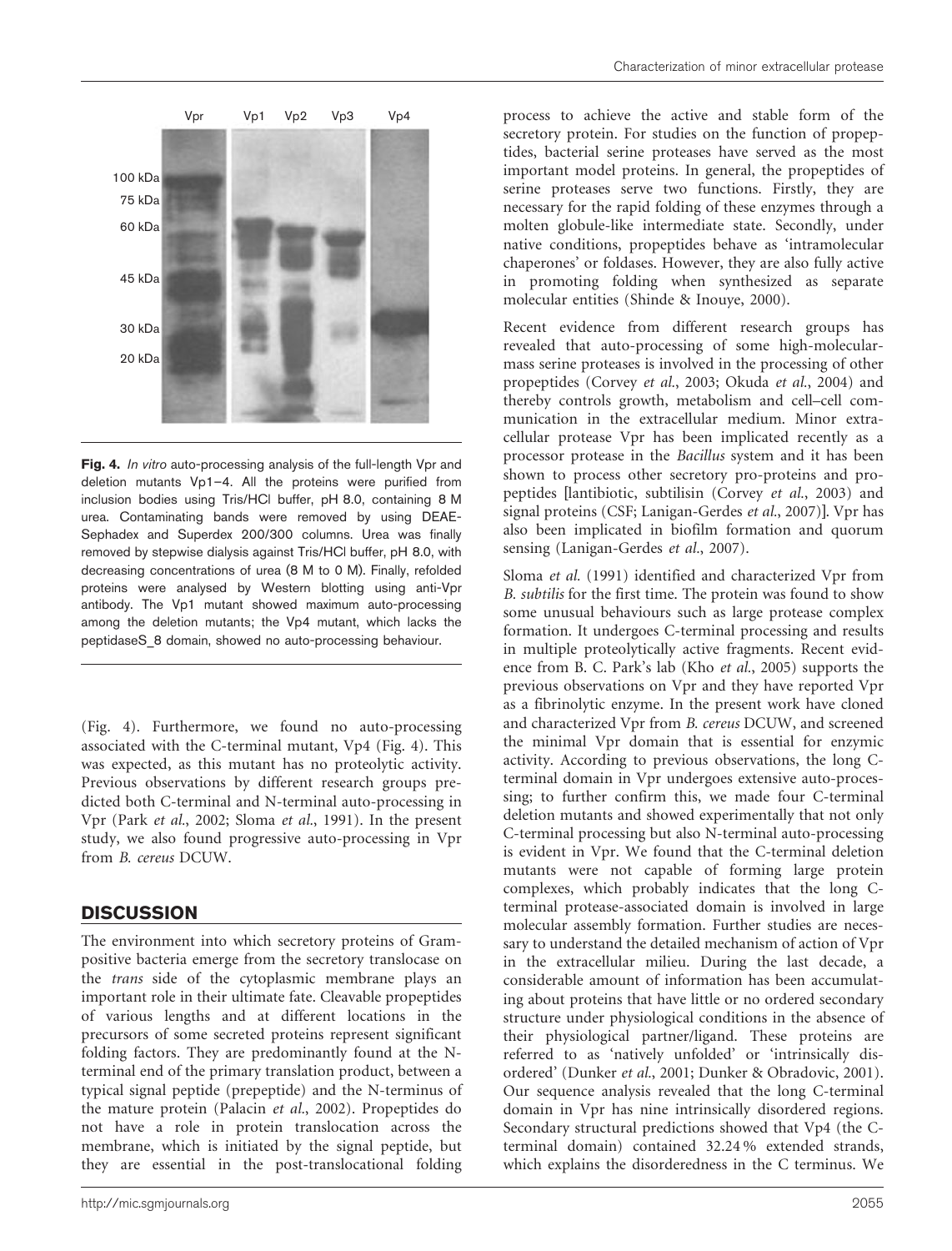have validated the bioinformatics-based predictions experimentally. We found that the C-terminal domain in Vpr is not only unique in evolutionary pathways, but it is the domain that dictates the specific substrate recognition and also facilitates selecting partners in the extracellular milieu. This appears to be the first report on the sequence-based structure–function relationship of minor extracellular protease Vpr from the B. cereus group of organisms.

### ACKNOWLEDGEMENTS

This study was supported by a grant from the CAS Programme of the Department of Biochemistry, University Grants Commission, India. Support for DNA sequencing was obtained from the NCMP grant to University of Calcutta, India. A. G. thanks the Guha Research Endowment Fund and the Department of Biotechnology (DBT) for financial assistance.

### REFERENCES

Ageitos, J. M., Vallejo, J. A., Sestelo, A. B. F., Poza, M. & Villa, T. G. (2007). Purification and characterization of a milk-clotting protease from Bacillus licheniformis strain USC13. J Appl Microbiol 103, 2205– 2213.

Anson, M. L. (1938). The estimation of pepsin, trypsin, papain and cathepsin with hemoglobin. J Gen Physiol 22, 79–89.

Corvey, C., Stein, T., Düsterhus, S., Karas, M. & Entian, K. D. (2003). Activation of subtilin precursors by Bacillus subtilis extracellular serine proteases subtilisin (AprE), WprA, and Vpr. Biochem Biophys Res Commun 304, 48–54.

Dalbey, R. E., Lively, M. O., Bron, S. & van Dijl, J. M. (1997). The chemistry and enzymology of the type I signal peptidases. Protein Sci 6, 1129–1138.

Dunker, A. K. & Obradovic, Z. (2001). The protein trinity – linking function and disorder. Nat Biotechnol 19, 805–806.

Dunker, A. K., Lawson, J. D., Brown, C. J., Williams, R. M., Romero, P., Oh, J. S., Oldfield, C. J., Campen, C. M., Ratliff, C. M. & other authors (2001). Intrinsically disordered protein. J Mol Graph Model 19, 26–59.

Garnier, J., Gibrat, J. F. & Robson, B. (1996). GOR method for predicting protein secondary structure from amino acid sequence. Methods Enzymol 266, 540–553.

Ghosh, A., Maity, B., Chakrabarti, K. & Chattopadhyay, D. (2007). Bacterial diversity of East Calcutta wet land area: possible identification of potential bacterial population for different biotechnological uses. Microb Ecol 54, 452–459.

Ghosh, A., Chakrabarti, K. & Chattopadhyay, D. (2008). Degradation of raw feather by a novel high molecular weight extracellular protease from newly isolated Bacillus cereus DCUW. J Ind Microbiol Biotechnol 35, 825–834.

Heussen, C. & Dowdle, E. B. (1980). Electrophoretic analysis of plasminogen activators in polyacrylamide gels containing sodium dodecyl sulfate and copolymerized substrates. Anal Biochem 102, 196– 202.

Inouye, M. (1991). Intramolecular chaperone: the role of the propeptide in protein folding. Enzyme 45, 314–321.

Itoi, Y., Horinaka, M., Tsujimoto, Y., Matsui, H. & Watanabe, K. (2006). Characteristic features in the structure and collagen-binding ability of a thermophilic collagenolytic protease from thermophile Geobacillus collagenovorans MO-1. J Bacteriol 188, 6572–6579.

Ivanova, N., Sorokin, A., Anderson, I., Galleron, N., Candelon, B., Kapatral, V., Bhattacharyya, A., Reznik, G., Mikhailova, N. & other authors (2003). Genome sequence of Bacillus cereus and comparative analysis with Bacillus anthracis. Nature 423, 87–91.

Khan, A. R. & James, M. N. G. (1998). Molecular mechanisms for the conversion of zymogens to active proteolytic enzymes. Protein Sci 7, 815–836.

Kho, C. W., Park, S. G., Cho, S., Lee, D. H., Myung, P. K. & Park, B. C. (2005). Confirmation of Vpr as a fibrinolytic enzyme present in extracellular proteins of Bacillus subtilis. Protein Expr Purif 39, 1–7.

Laemmli, U. K. (1970). Cleavage of structural proteins during the assembly of the head of bacteriophage T4. Nature 227, 680–685.

Lanigan-Gerdes, S., Dooley, A. N., Faull, K. F. & Lazazzera, B. A. (2007). Identification of subtilisin, Epr and Vpr as enzymes that produce CSF, an extracellular signalling peptide of Bacillus subtilis. Mol Microbiol 65, 1321–1333.

Lantz, M. S. & Ciborowski, P. (1994). Zymographic techniques for detection and characterization of microbial proteases. Methods Enzymol 235, 563–594.

Letunic, I., Copley, R. R., Pils, B., Pinkert, S., Schultz, J. & Bork, P. (2006). SMART 5: domains in the context of genomes and networks. Nucleic Acids Res 34, D257–D260.

Ohta, Y. & Inouye, M. (1990). Pro-subtilisin E: purification and characterization of its auto-processing to active subtilisin E in vitro. Mol Microbiol 4, 295–304.

Okuda, M., Sumitomo, N., Takimura, Y., Ogawa, A., Saeki, K., Kawai, S., Kobayashi, T. & Ito, S. (2004). A new subtilisin family: nucleotide and deduced amino acid sequences of new high-molecular-mass alkaline proteases from Bacillus spp. Extremophiles 8, 229–235.

Pagni, M., Ioannidis, V., Cerutti, L., Zahn-Zabal, M., Jongeneel, C. V. & Falquet, L. (2004). MyHits: a new interactive resource for protein annotation and domain identification. Nucleic Acids Res 32, W332– W335.

Palacin, A., Parro, V., Geukens, N., Anne, J. & Mellado, R. P. (2002). SipY is the Streptomyces lividans type I signal peptidase exerting a major effect on protein secretion. J Bacteriol 184, 4875–4880.

Park, S. G., Kho, C. W., Cho, S., Lee, D. H., Kim, S. H. & Park, B. C. (2002). A functional proteomic analysis of secreted fibrinolytic enzymes from Bacillus subtilis 168 using a combined method of two-dimensional gel electrophoresis and zymography. Proteomics 2, 206–211.

Pugsley, A. P. (1993). The complete general secretory pathway in Gram-negative bacteria. Microbiol Rev 57, 50–108.

Quevillon, E., Silventoinen, V., Pillai, S., Harte, N., Mulder, N., Apweiler, R. & Lopez, R. (2005). InterProScan: protein domains identifier. Nucleic Acids Res 33, W116–W120.

Sarvas, M., Harwood, C. R., Bron, S. & van Dijl, J. M. (2004). Posttranslocational folding of secretory proteins in Gram-positive bacteria. Biochim Biophys Acta 1694, 311–327.

Schmitz, S. K. (1990). An Introduction to Dynamic Light Scattering by Macromolecules. New York: Academic Press.

Shinde, U. & Inouye, M. (2000). Intramolecular chaperones: polypeptide extensions that modulate protein folding. Semin Cell Dev Biol 11, 35–44.

Sloma, A., Rufo, G. A., Jr, Theriault, K. A., Dwyer, M., Wilson, S. W. & Pero, J. (1991). Cloning and characterization of the gene for an additional extracellular serine protease of Bacillus subtilis. J Bacteriol 173, 6889–6895.

Strausberg, S., Alexander, P., Wang, L., Schwarz, F. & Bryan, P. (1993). Catalysis of a protein folding reaction: thermodynamic and